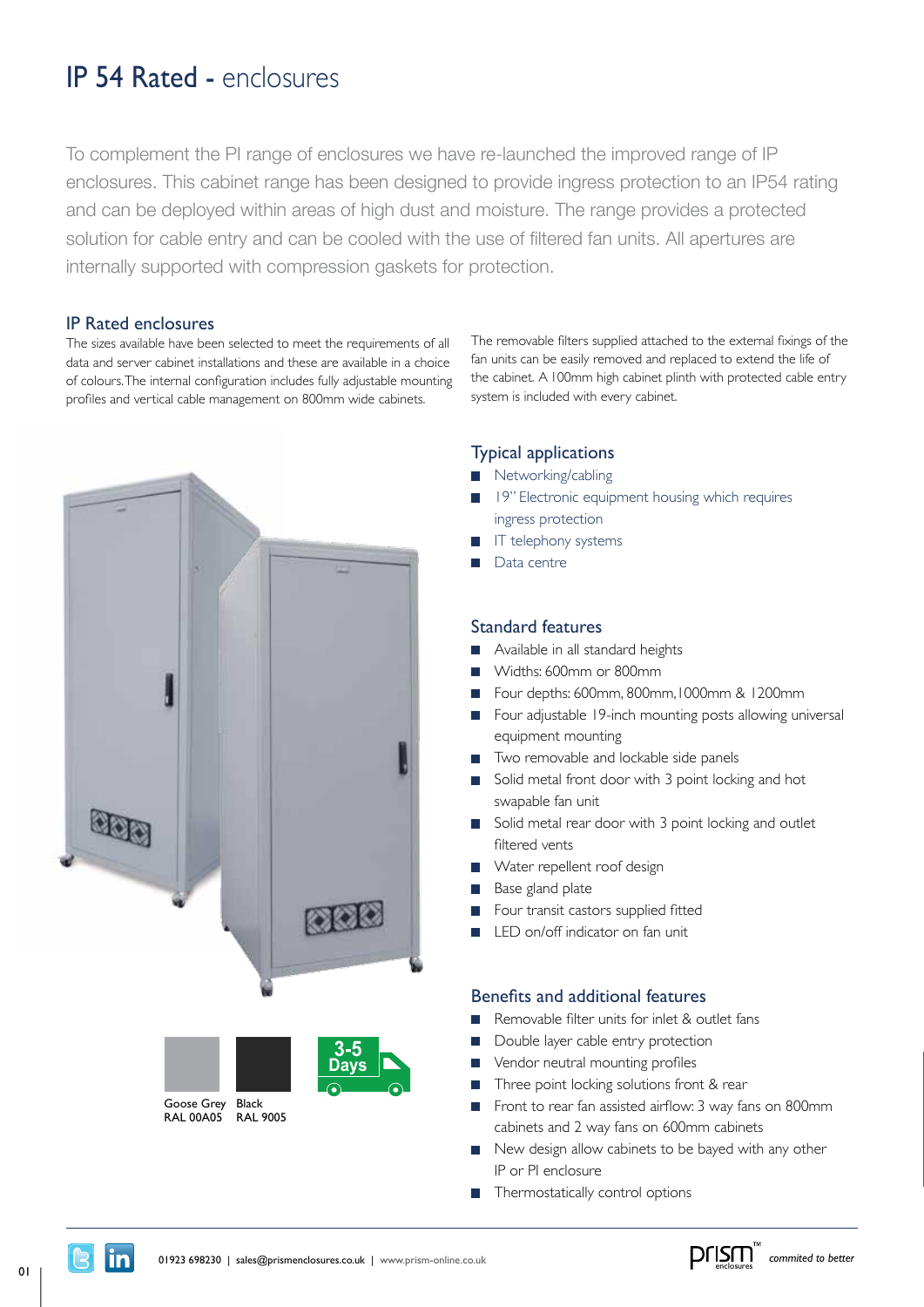

The IP range of enclosures can be supplied with a choice of doors for the front and rear of the cabinet. These include enclosed

glass, solid metal and wardrobe style options. The cabinets are of a sealed and welded construction and therefore access needs

to be considered for the larger units.



Inlet and exhaust fans with filters

Internal IP Rated gasget



Lever latch with 3 point locking



Filtered exhaust gills at top of rear door





## Security options

- Г Three point door locking system as standard
- Individual key and combination г locking options
- $\blacksquare$ Standalone and network configurable electronic locking options available.